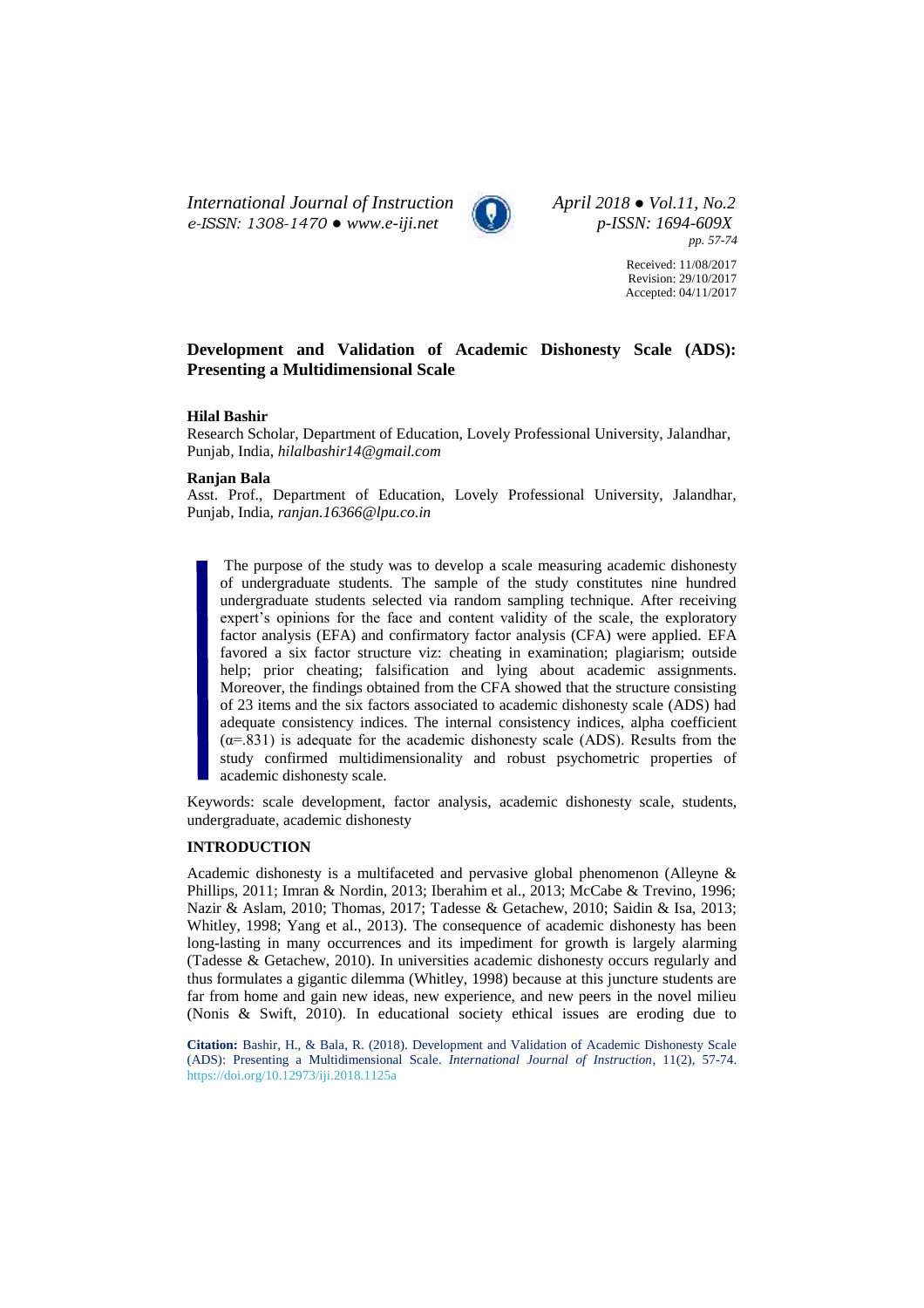competition of today's job aspiration and the ideas of winning at any price and created scandals such as forging documents, trading credentials, deceiving and cheating. This menace could undermine the excellence of education as well as undermining the vision of grooming honest, accountable and trustworthy professionals in the future (Naghdipour & Emeagwali, 2013). Moreover, several researches reported that students, who engaged in academic dishonesty, were more probably to engage in workplace dishonesty (Ellahi et al., 2013; Harding et al., 2004; Nazir & Aslam, 2010; Nonis and Swift, 2001; Sims, 1993).

A penetrating examination of academic dishonesty suggests that a reliable and valid scale should be developed and the construct of academic dishonesty should be reexamined in every context what is labelled as dishonest behaviour in that academic scenario. The occurrence and degree of academic dishonesty has a number of educational implications for field experts as well as policy makers to reduce its intensity. In addition, the major concern is the validity of how academic dishonesty is assessed in institutional environment where academic dishonesty is prevalent. Educational researchers rely on standardized measures in classroom settings only to measure cognitive outcomes and no attention is paid in high frequency of cheating in teacheradministered exams (Grimes & Rezek, 2005). Thus, it is essential for the investigators in the educational settings to understand that how academic dishonesty may affect on outcomes of human resources development. So, the sole purpose of this study was to bridge the gap and validate the scale which could possess sufficient psychometric properties specifying accuracy and consistency of measurement.

## **CONTEXT & REVIEW OF LITERATURE**

In previous studies of academic context, it is pertinent that numerous scales have been developed to examine academic dishonesty. Although, academic dishonesty is a phenomenon well-documented in the academic context (Lim and See, 2001), much is left undone about psychometric properties of most prior scales. As a result, conclusions/findings of those investigations are treated with cautions. However, as Imran and Nordin (2013) pointed out, most of the scales lacked proof of solid psychometric properties and their dimensionalities were not thoroughly investigated. This further contributes to high discrepancies in the conclusion for occurrence of academic dishonesty (Karlins et al. 1988; Nelson and Shaefer, 1986). What follows is a brief investigation of the present literature on scales and dimensionality of academic dishonesty in academia.

The literature suggests academic dishonesty is a multidimensional concept (Ferrari (2005); Iyer & Eastman, 2006; 2008; Kaur, 2014; Roig & DeTommaso, 1995). One of the most frequently used instrument is academic dishonesty scale with twelve statements, on a five point Likert format ranging on a 1 to (never) to five (many times) scale (McCabe and Trevino, 1993). This measure has been used in numerous studies as well as McCabe and Trevino (1997); Chapman et al. (2004); McCabe, Trevino and Butterfield (2001) or incorporated extra items (Brown, 1995; 1996; 2000; Bolin, 2004; Iyer & Eastman, 2008; Kidwell et al., 2003). Despite its wider applicability in the academic dishonesty literature, the psychometric properties have not been critically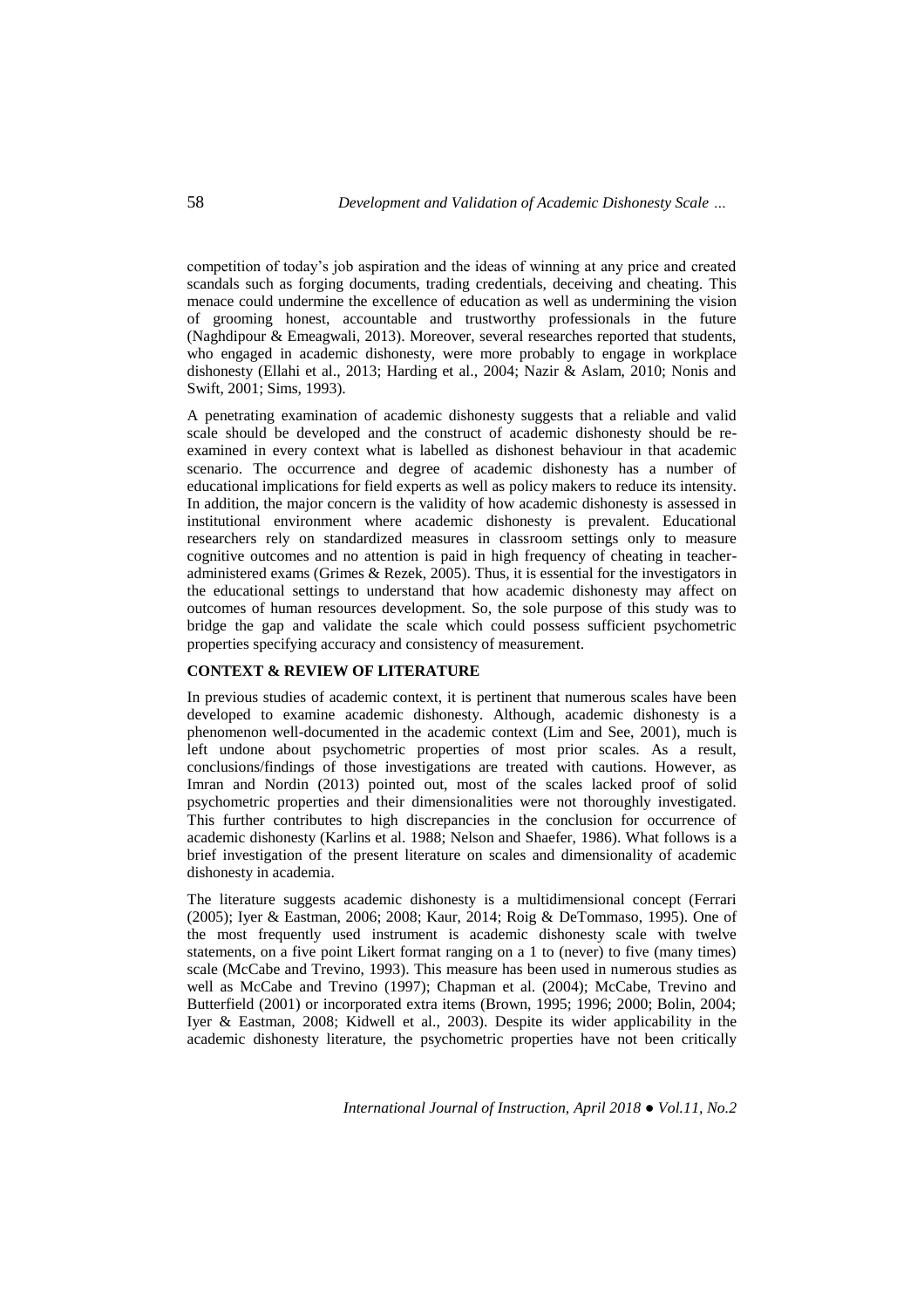investigated. Apart from a token of explanation on reliability coefficient, no further information on development and validation was provided (either through the exploratory and/or confirmatory factor analysis (Adesile, et al. 2016; Iyer and Eastman, 2006). Neither Brown (1996; 2000) nor Kidwell et al. (2003) reported any factor structure or reliability on the items (Iyer and Eastman (2006).

Notwithstanding its deficiency, researchers like Ferrari (2005); Roig and DeTommaso (1995) yielded that academic practices survey is a two dimensional construct viz: cheating (item associated to class tests and exams) and plagiarism (items associated to written homework). Moreover, Iyer and Eastman (2006) adapted the McCabe and Trevino's (1993) academic dishonesty scale. The adapted statements were said to be alike with those in Brown's (1996; 2000) and Kidwell et al. (2003) investigations. Like in McCabe and Trevino (1993), a five-point scale ranging from  $5$  (= many times) to 1 (= never) was adapted. Even though it was asserted that Multitraits Multimethods (MTMM) investigation was used to ascertain discriminant and convergent validity of the measure, there was no solid proof concerning this examination.

The four components of academic dishonesty scale, according to Iyer and Eastman (2008) were plagiarism (made up of five statements), cheating (made up of five statements), electronic cheating (made up of two statements) and seeking outside help (made up of five statements) with alpha coefficients ranging from .70 to .85. Dawkins (2004) in their study yielded four components of academic dishonesty behaviour, although his investigation was a mere replica of statements highlighted to measure academic dishonesty by other studies. These dimensions included: copying from the internet; cheating on classroom tests; knowledge and awareness of others' (peers) cheating and lying to avoid detection. While Rawwas et al. (2004), in building on the research of Rawwas & Isakson (2000), came up with four components for attitudes towards academic dishonesty namely receiving and abetting academic dishonesty (statements generally perceived as immoral and initiated by the student), ignoring prevalent practices (items that students may see as permissible and ethical) obtaining an unfair advantage (statements in which students take benefit of a condition not of their creation), fabricating information (statements that may not be clearly perceived as unethical). The reliability coefficients for each dimension were over .65 for a Chinese student sample and .70 for a United States student sample. Whereas Ledesma (2011) explored four components of self-reported measures of academic dishonesty namely cheating, outside help, plagiarism and tolerance. Elminoglu & Nartgun (2009) developed academic dishonesty tendency scale based on four factors namely tendency towards cheating; dishonesty tendency at studies as homework/project etc; dishonesty tendency at research and process of write up and dishonesty tendency towards references.

Also, Hensley, Kirkpatrick & Burgoon (2013) in a study on relation of gender, course enrolment and grades to distinct forms of academic dishonesty among undergraduate students in USA, used a 16-item scale adapted from Paulhus, Williams and Nathanson (2004). The 16-item measure entitled academic dishonesty scale yielded Cronbach's alpha 0.77 for cheating on tests, 0.77 for plagiarism and 0.70 for false excuses.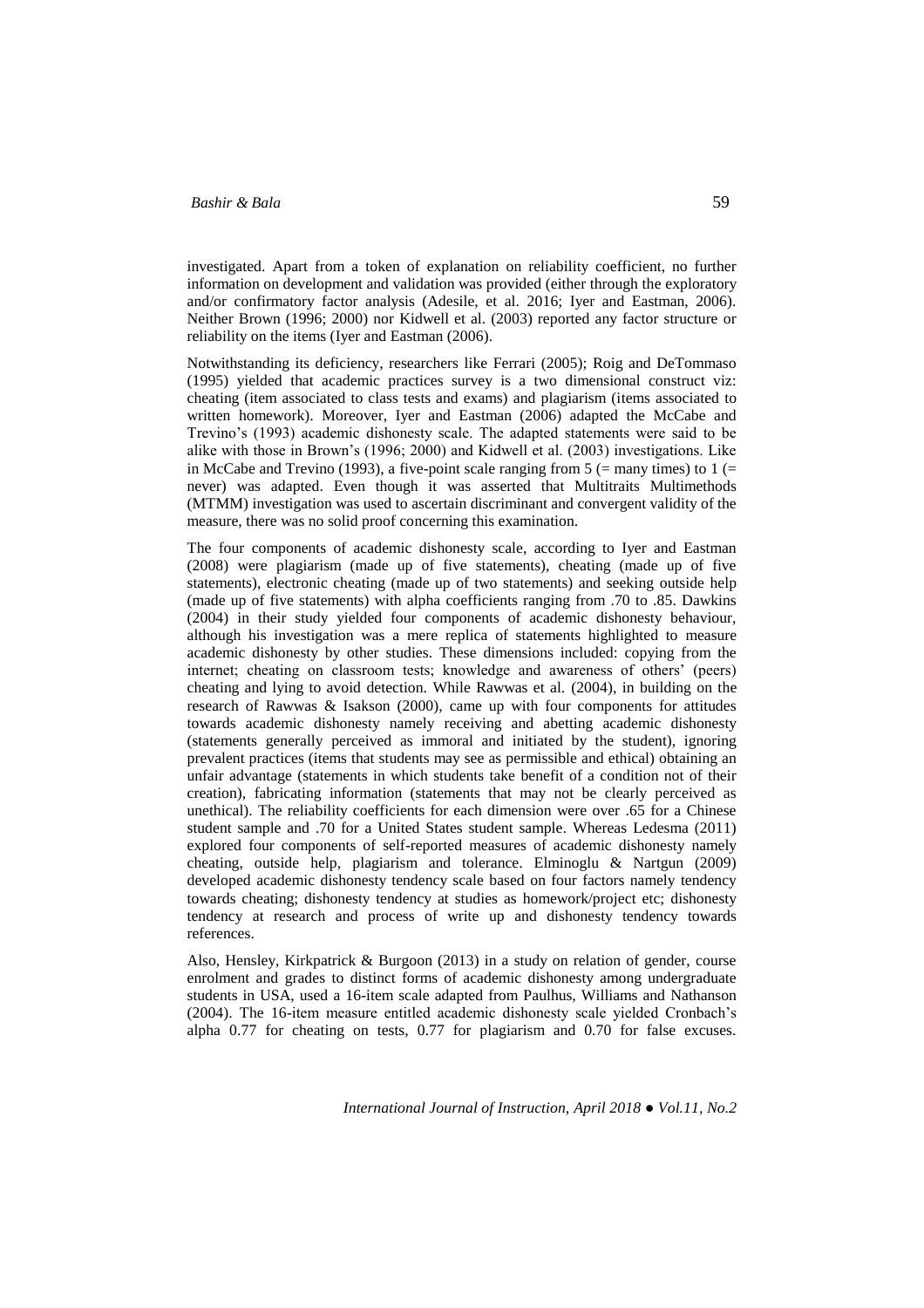However, like the other scales discussed, no additional information was given regarding the factor structure and validity of the scale's statements. Whereas Allen, Fuller & Luckett (1998) developed perceived cheating index, included twelve specific forms of cheating. Many of the statements were alike in construct to that employed by McCabe  $\&$ Trevino (1993; 1997) and Brown (1995; 1996 & 2000). Moreover, Munoz-Garcia & Aviles-Herrera (2014) concurred with the four factors of academic dishonesty measure: falsification or deceptive conduct; group work; plagiarism and dishonest behaviour in academic work or examination. The range of the Cronbach's Alpha coefficient for these scales was 0.80–0.84.

Notwithstanding these scales, Akbulut et al. (2008) yielded five components of internettriggered academic dishonesty scale viz: fraudulence, plagiarism, falsification, delinquency and unauthorized help. Whereas, Yang et al. (2013) adapted items from Akbulut et al's (2008) internet-triggered academic dishonesty scale, Rettinger and Kramer's (2009) list of academic violations and Yang's (2012) academic dishonesty scale and developed seven dimensional academic dishonesty scale by using factor analysis: plagiarism, cheating on an examination, deceptive infringement, improper cooperation, misuse of credit, concealment and tampering and behind-the-scenes work. In Indian context, Kaur (2014) developed academic cheating scale for adolescents. The scale comprised five dimensions i.e., cheating in examination, plagiarism, lying about academic assignments, interference during instructions & damaging intellectual property. Furthermore, Jurdi, Hage & Chow (2011) in a study on academic dishonesty in the Canadian classroom, developed a 17-item academic dishonesty measure, based on a five-point scale (1 = never to  $5$  = more than 10 times). The behaviours pertained to cheating during examinations, plagiarism on written assignments, and falsification. In addition, Chukwuemeka et al. (2013) came up with two components of 16 items (scenario's) of academic dishonesty scale i.e. examination (item measuring cheating in examination) and coursework (items measuring cheating in coursework). Finally, Adesile et al. (2016) concurred with the three dimensions of academic integrity survey namely cheating, plagiarism and research misconduct.

The above notwithstanding, a situation was made for measuring academic dishonesty under a specific form rather than using general statements. The significance of asking statements about specific occurrences of academic dishonesty, as contrasting to common ones, is documented by Chapman et al. (2004). Swift and Nonis (1998) found that, when participants were asked about academic dishonesty in common terms, sixty percent of the participants admitted to having cheated at least once, but when the summated score for all specific forms of cheating behaviour are summated, eighty seven percent of the participants admitted to having cheated at least once. Thus, identifying specific dishonest behaviours may expose dishonesty better than common statements (Nonis & Swift, 1998).

At present, investigators have developed number of academic dishonesty measures but in Indian context no such scale has been constructed; this study will fill up the gap and present a multidimensional construct in Indian scenario. With this measure researchers will come to know the level of engagement of undergraduate students in academic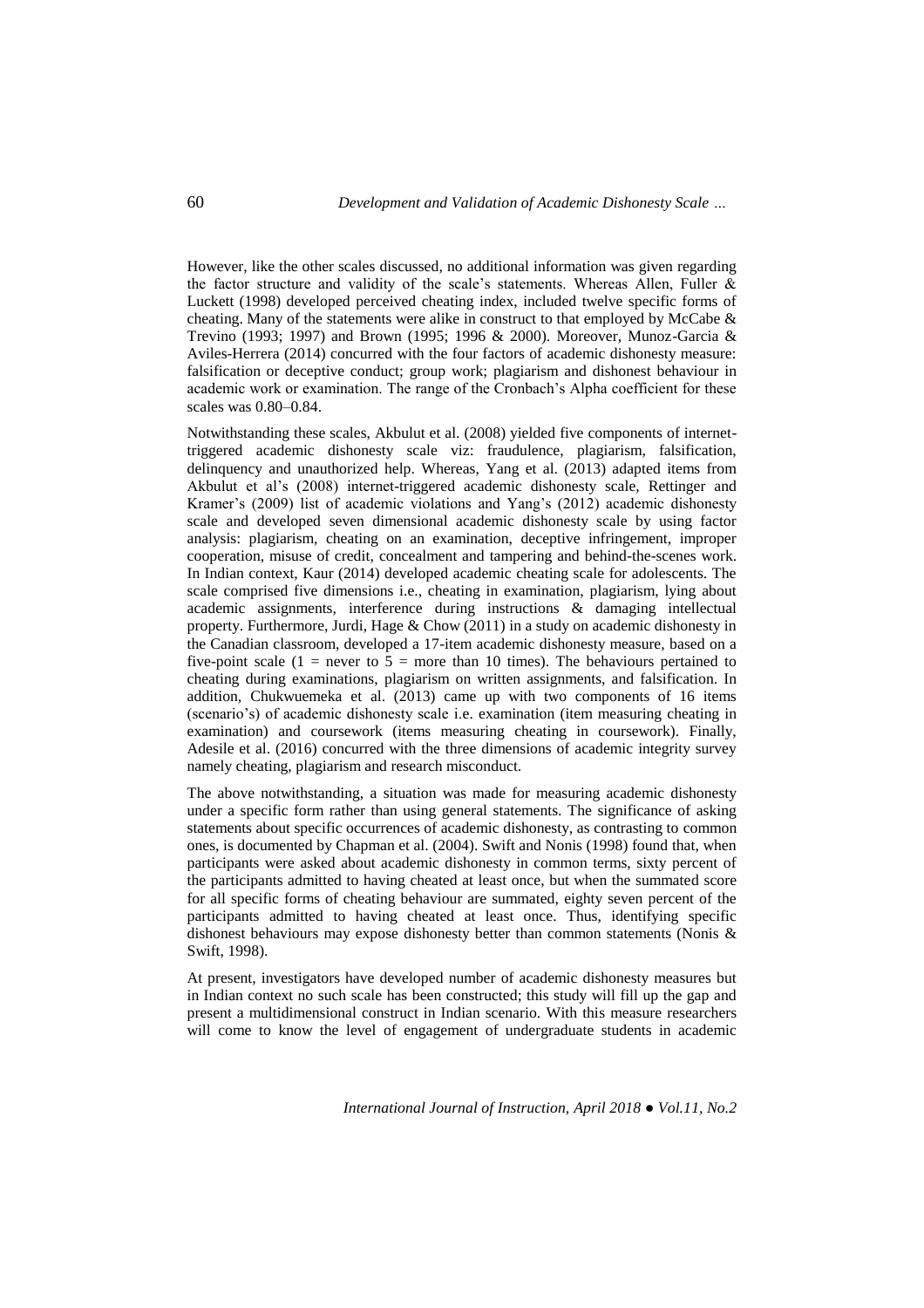dishonesty because dishonest behaviour has severe negative consequences for institutions and students. The academic dishonesty violates scientific principles, as well as study and assessment regulations. Moreover, constant evaluation and validation of scales is a key to assurance that psychological/behavioural construct(s) are defined and measured properly (Hair et al. 2010). For this explanation, Hair et al. strongly suggested that investigators should always verify the unidimensionality and validity of their constructs even if well-established instruments are involved. We designed a study to explicitly explore the dishonest behaviours among undergraduate students. The present investigation seeks to uncover the academic dishonesty research, address the lack of thorough examination of moral issues in educational endeavours in India and validate academic dishonesty scale for undergraduate students.

## **METHOD**

Keeping in mind the objectives, scale development study was used to develop an instrument that sufficiently measures the academic dishonesty of undergraduate students. The procedures were as follows (i) definition of the construct intended to be measured (ii) generation of an item pool (iii) expert views on initial item pool (iv) refinement and validation of the scale (v) evaluation of the scale (DeVellis, 2016; Netemeyer et al. 2003; Worthington & Whittaker, 2006; Wymer & Alves, 2012). In addition, details related to participants, instrument and procedures and data analysis can be seen in detail below.

### **Participants**

The population of the study is undergraduate university students of Jammu and Kashmir (India). The participants in this research were 900 undergraduate university students in Kashmir province of Jammu and Kashmir, who were selected via simple random sampling technique. This technique has been selected for some benefits; including ease of use, accuracy of representation and exhibit low sampling error (Singh, 2008). There are 51.11% male and 48.89% female undergraduate students. Initially, out of three provinces of Jammu and Kashmir, one province was selected randomly i.e., Kashmir. In this province, six colleges were selected randomly. From those colleges, several students were picked up conveniently as participants. The researcher collects information from all the participants that are conveniently available, and willing to co-operate for providing information (Kaul, 2009). The sample size was adequate for acceptable threshold of EFA and CFA separately as recommended by (Heir et al. 2010).

### **Instrument and Procedures**

In this investigation rigorous literature was studied in order to develop a reliable scale. In initial stage, Item generation was based on our theoretical model; we developed statements related to academic dishonesty in Indian scenario. The generated statements were intended to capture academic dishonesty of undergraduate students. In initial stage, 52 statements were generated by the investigators. The extensive review of literature guides us to produce an instrument with robust psychometric properties and clear dimensionality for academic dishonesty among undergraduate students. Therefore, summated evaluation method proposed by Likert (1932) has been used for developing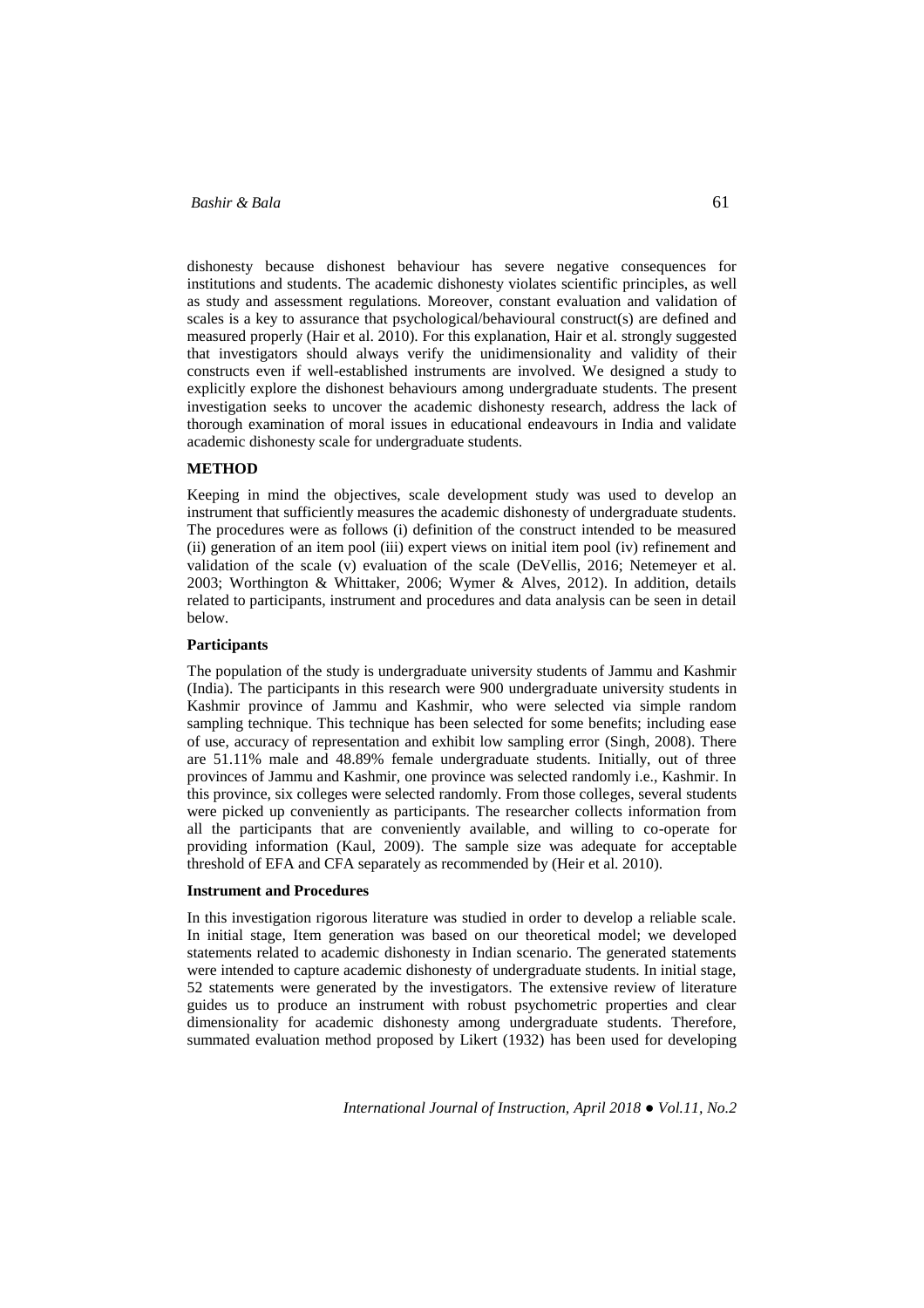present scale. Likert scaling is commonly used tool measuring beliefs, options and attitudes. It is frequently helpful for these items to be literally strong when used in a Likert format (DeVellis, 2016). Therefore the present scale comprised 5-point Likert format, each statement is rated on five sequential points, (always=5, frequently=4, sometimes=3, rarely=2 and never=1.

After preparing the item pool, the face and content validity was qualitatively performed with the involvement of sixteen experts who hold doctorates in the field of education and psychology with a request to suggest any ambiguity, vagueness or dual meaning coming from any statement. An expert judgement is a general procedure of item construction (DeVellis, 2016; Netemeyer, Bearden, & Sharma, 2003). Analysis and revisions were performed based on advice from experts. The experts were of the opinion that the statements of scale are completely satisfactory and relevant to measure the academic dishonesty of undergraduate students in Indian context. Only those statements were retained in primary draft which had complete agreement among experts with regard to relevance of items.

In order to analyse the expert viewpoints, an evaluation tool consisting of three items was used. In this assessment tool, the experts were asked to choose one of the options "Retain or Suitable", "Modify or Must be corrected" and "Delete or Not suitable". By combining all the evaluation tools as one evaluation tool, the issue of how many experts approved each possible option of the items was determined. In this perspective, the content validity of the statements was determined with the "(The number of the experts who answered positively/The number of total experts)-1" formula for each item (Veneziano & Hooper, 1997). After this calculation, the items having content validity ratios (CVR) below 0.80 were excluded from the scale. Due to this 14 statements were deleted and further 38 items were retained to perform the exploratory factor analysis. The total score of all the statements obtained by examinee is considered as total academic dishonesty. High score on the measure denotes a higher level of involvement of undergraduate students in academic dishonesty.

#### **Data analysis**

In order to test the reliability and validity of the academic dishonesty scale, it was preapplied to 450 undergraduate students, who were sample of the study. The Kaiser-Meyer Olkin (KMO) coefficient was applied to determine whether the sampling size was appropriate for factorization or not, and the Barlett Test of Sphericity was applied to determine whether or not the data were from multivariate normal distribution. The validity assessment of the scale was performed by examining the structural validity. For the structural validity, the factorial structure of the scale was determined by using the Explanatory Factor Analysis (EFA) and Confirmatory Factor Analyses (CFA). The Explanatory Factor Analyses is applied to determine the association between the unknown latent variables and the observed variables (Schreiber et al. 2006). This analysis is defined as being explanatory or a discoverer for researchers who do not have any idea on the issue of under which factor the items perform measurements in reality (Byrne, 1994). As a matter of fact, it is expected in factor analysis, which is performed to locate the variable in the factor group in question, that the factor loads are high. When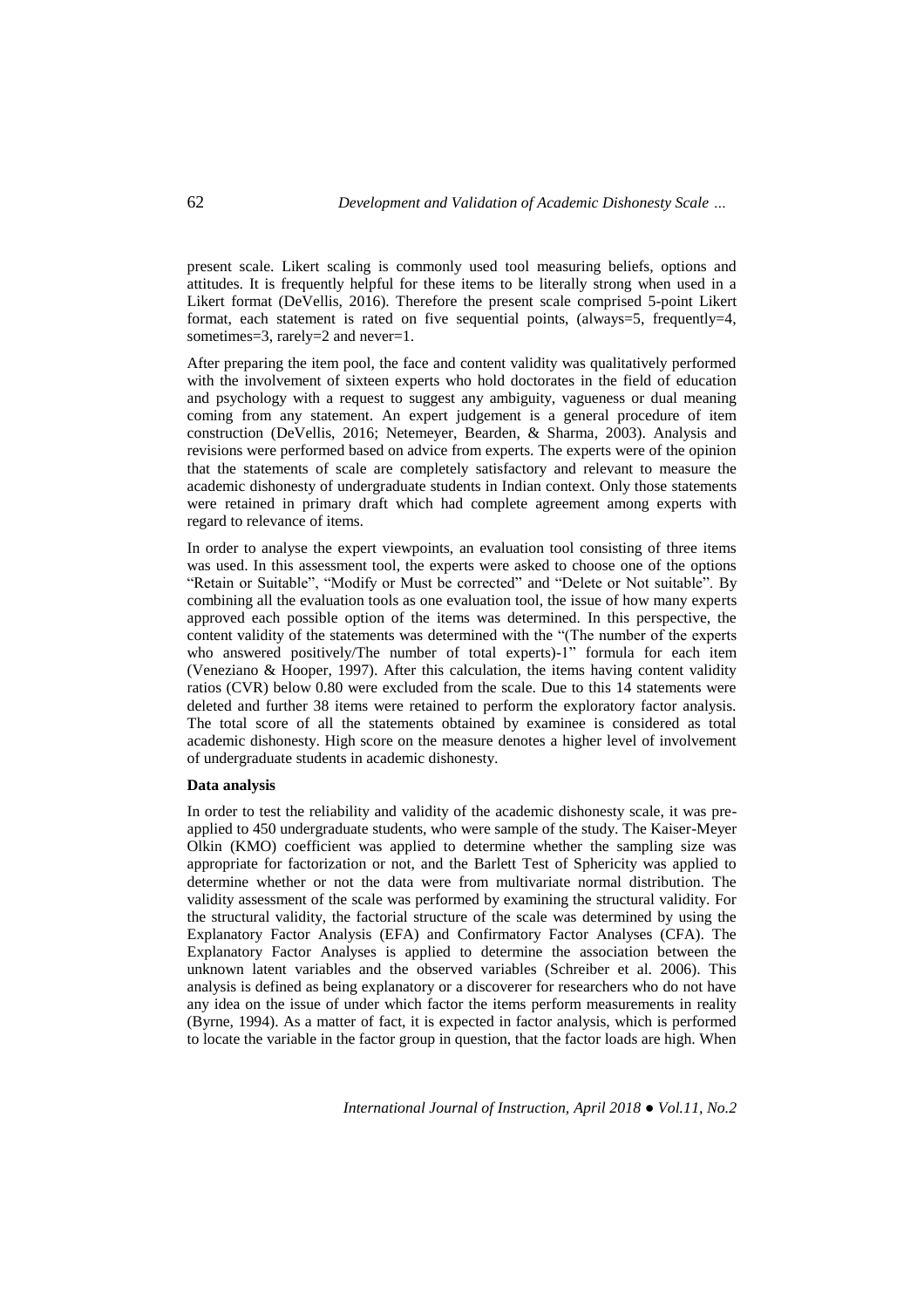the literature is scanned it is observed that there is a widely-held belief that an item must have at least 0.30 minimum size for the factor load of the relevant item. According to Tabachnick and Fidell (2001), the load value of each variable must be evaluated at or over 0.32 as a basic rule.

The CFA, on the other hand, is beneficial in efforts to develop, organize and review the measurement scales (Floyd & Widaman, 1995). According to Kline (2005), in the CFA results of a measurement model, the correlation predictions among the factors, the loads under the factors to which the indicators are connected, and the amount of the measurement error for each indicator are given. CFA is the most influential analysis used to assess whether a pre-defined factor model fits the data (Floyd & Widaman, 1995; Netemeyer et al. 2003). Many fit indices are used in order to determine the adequacy of the model tested in CFA (Joreskog & Sorbom, 1993). In this study, the Chi-Square Goodness Test, Goodness of Fit Index (GFI), Adjusted Goodness of Fit Index (AGFI), Comparative Fit Index (CFI), and Root Mean Square Error of Approximation (RMSEA) were examined for CFA. In these goodness indices, GFI, AGFI and CFI, being >.90, RMSEA being <.08 are considered as criteria, which is generally the situation (Kline, 2005; Tabachnick & Fidell, 2001). The internal consistency (alpha) coefficients were examined for the reliability investigation of the academic dishonesty scale. The SPSS 22.0 and AMOS 24.0 programs were used for the validity and reliability analysis of the scale.

### **FINDINGS**

In this section, the findings on reliability and validity tests, which were conducted to develop the academic dishonesty scale are provided.

#### **Exploratory Factor analysis**

Factor analysis is one of the most commonly used procedures in the development and validation of psychological constructs (Floyd & Widaman, 1995). Kaiser-Meyer-Olkin (KMO) and Barlett Sphericity tests were applied to determine whether the 38-item scale fit the factor analysis or not. Several iterative cycles of factor analysis were conducted on the data set. The total variance explained and numbers of factors extracted were examined after each iteration. Factors with low communalities and which didn't correlate were deleted with the aim of improving the factor structure to get a matrix with much clear loadings. The Kaiser-Meyer-Olkin (KMO) value, which is used to determine whether the data and the sampling size are adequate and suitable for the selected analysis, was found to be .849. In addition, the Barlett Sphericity test, which is used to check whether the data come from multi-variate normal distribution or not, was applied and the result was found to be significant (Chi-square=2610.357, *p*<.01). It is necessary that the KMO measurement test result is .60 and over, and the result of the Barlett Sphericity test is statistically significant (the minimum acceptable coefficient is .60 (Tabachnick and Fidell, 1996). Since the values obtained as a result of the above mentioned analysis fit the basic hypotheses at a good level, it was decided that the factor analysis could be conducted (Kothari & Garg, 2014).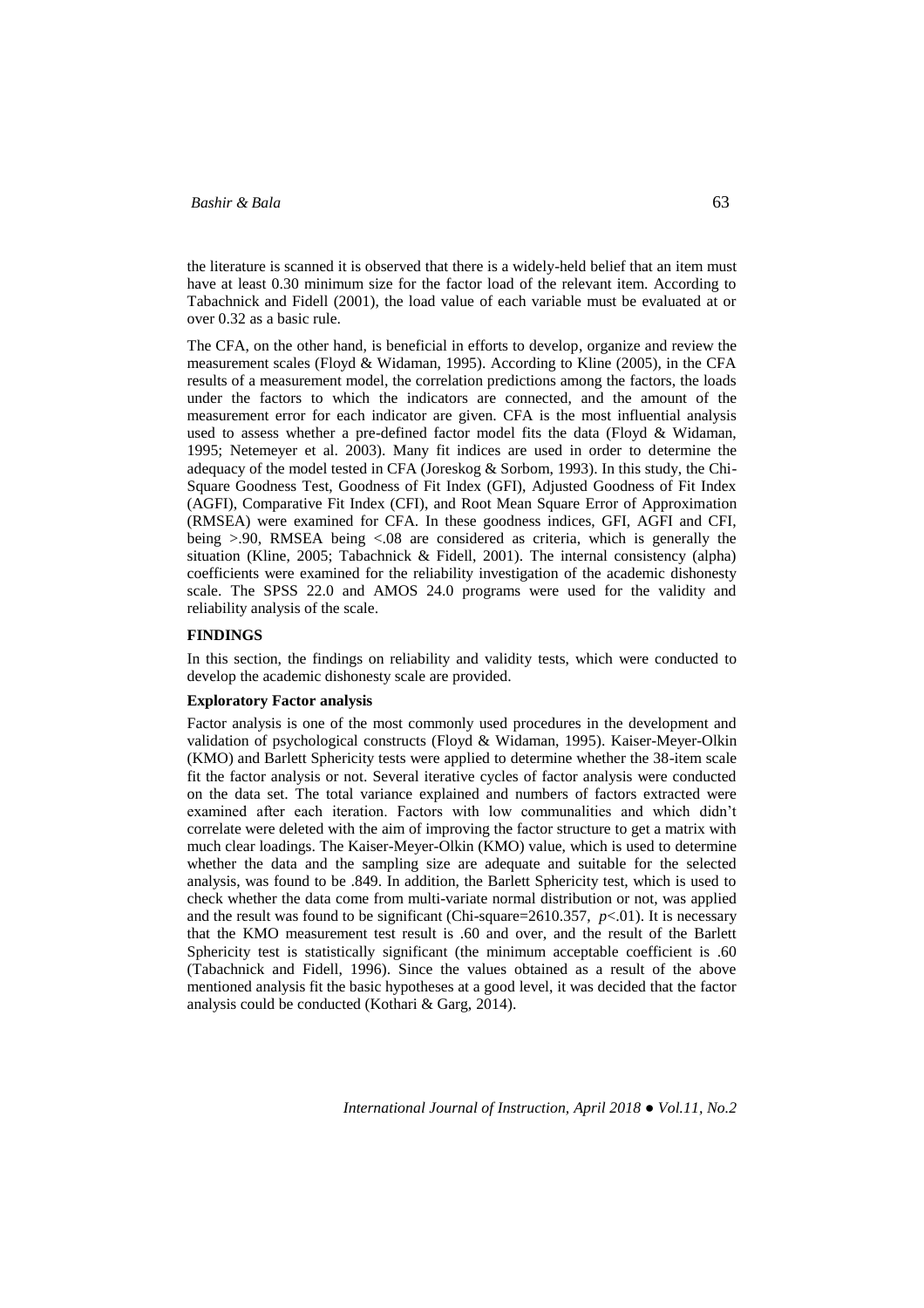| Table 1                                |  |
|----------------------------------------|--|
| KMO and Bartlett's Test of Sphericity  |  |
| Kaiser-Meyer-Olkin Measure of Sampling |  |

| Kaiser-Mever-Olkin Measure of Sampling Adequacy. |                    | .849     |
|--------------------------------------------------|--------------------|----------|
|                                                  | Approx. Chi-Square | 2610.357 |
| Bartlett's Test of Sphericity                    | Df                 | 253      |
|                                                  | Sig.               | .000     |

Since the factor loads show the correlation between the item to be measured and the main structure, the relevant dimensions that appeared as a result of the basic component analysis and the factor loads were examined. After these processes, the last form of the academic dishonesty was given as 23 items. The rotated components matrix, which was converted with Varimax method, and which was obtained as a result of the exploratory factor analysis, is given in table 2. The Varimax method, which is one of the vertical rotating methods, was preferred in order to ensure that the factor variances would have high value with a few variables. The factor analysis revealed a six factor structure, explaining 55.67% of the variance (Streiner, 1994) and all items loading above .40 (Acceptable item loading of above sample 350 is 0.40 (Heir et al. 2010). The first factor consisted of items associated to cheating in examination (5 items), second factor consisted of items associated to plagiarism (4 items), third factor associated to outside help (4 items), fourth factor associated to prior cheating (3 items), the fifth factor associated to falsification (3 items), and six factor associated to lying about academic assignment (4 items). The Table 2 indicates items and their factor loadings of academic dishonesty scale.

| Table 2                                                                                                                                                                                                                                                                                          |  |  |  |  |
|--------------------------------------------------------------------------------------------------------------------------------------------------------------------------------------------------------------------------------------------------------------------------------------------------|--|--|--|--|
| $\mathbf{L}$ and $\mathbf{L}$ and $\mathbf{L}$ and $\mathbf{L}$ and $\mathbf{L}$ and $\mathbf{L}$ and $\mathbf{L}$ and $\mathbf{L}$ and $\mathbf{L}$ and $\mathbf{L}$ and $\mathbf{L}$ and $\mathbf{L}$ and $\mathbf{L}$ and $\mathbf{L}$ and $\mathbf{L}$ and $\mathbf{L}$ and $\mathbf{L}$ and |  |  |  |  |

Items of Academic Dishonesty Scale (ADS) and their Factor Loadings

| S. No             | <b>Items</b>                                                                                               | Factor loadings |
|-------------------|------------------------------------------------------------------------------------------------------------|-----------------|
| Factor: One       | Cheating in Examination (CE)                                                                               |                 |
| Item7             | During examination I use signals to fetch answers from my friends.                                         | .439            |
| Item <sub>8</sub> | I use prohibited things like hidden notes, calculators and other electronic<br>devices during examination. | .759            |
| Item <sub>9</sub> | I interchange my allotted book with other student to get better grade in<br>examination.                   | .753            |
| Item10            | During an examination, I solve answers on question paper and handover to<br>my classmates.                 | .697            |
| Item14            | During a test I try to copy from another student.                                                          | .472            |
| Factor: Two       | Plagiarism (PL)                                                                                            |                 |
| Item22            | I copy summary of a story/poem/chapter from a textbook & claim it as<br>completed by me.                   | .615            |
| Item26            | For submitting assignment, I copy and change few sentences/lines/words and<br>phrases from other sources.  | .780            |
| Item27            | I use online resources in my personal educational assignment/project without<br>citing the author.         | .743            |
| Item25            | For personal comments I manipulate scientific information on internet and<br>claim it as written by me.    | .463            |
| Factor: Three     | Outside Help (OH)                                                                                          |                 |
| Item17            | I attempt to make special considerations to attain or getting favours i.e.<br>(bribery)                    | .689            |
| Item19            | In an individual work/assignment I take help from others to complete it.                                   | .571            |
| Item20            | I use unfair means to obtain information about the content of the test before it<br>was given.             | .413            |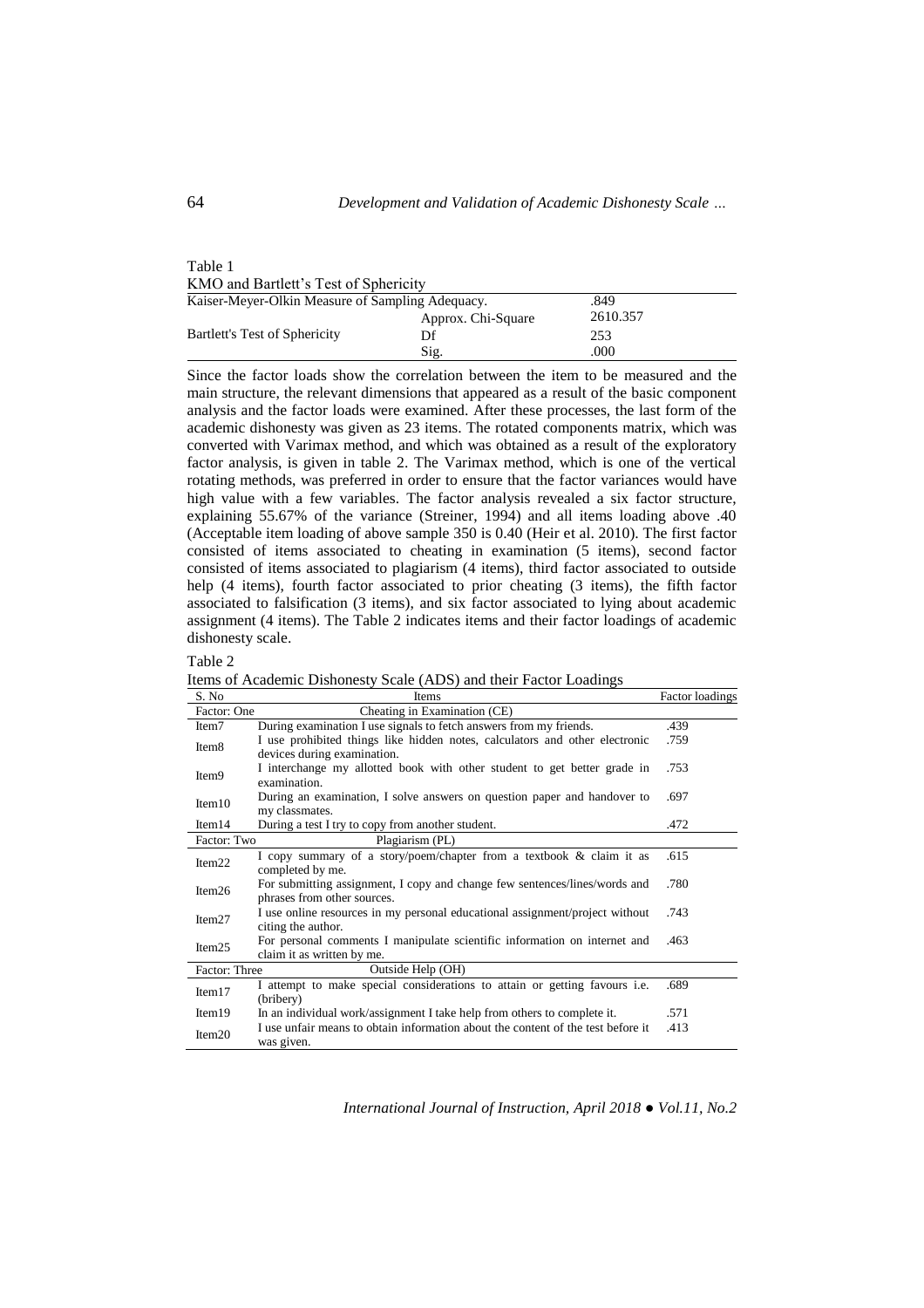| Item18            | Before examination I try to know questions asked in paper.                    | .640 |
|-------------------|-------------------------------------------------------------------------------|------|
| Factor: Four      | Prior Cheating (PC)                                                           |      |
| Item28            | I write expected answers on table/wall/hand/paper etc. in prior time.         | .682 |
| Item29            | I interchange my allotted seat near efficient student to get better grade in  | .731 |
|                   | examination.                                                                  |      |
| Item33            | Before examination I encourage other classmates to do cheating.               | .564 |
| Factor: Five      | Falsification                                                                 |      |
| Item2             | I submit the assignment in my name after getting it prepared by my friends.   | .605 |
| Item <sub>3</sub> | I damage library books so that classmates do not get required content.        | .689 |
| Item <sub>6</sub> | In a course I submit the same educational assignment more than one time.      | .447 |
| Factor: Six       | Lying about Academic Assignments                                              |      |
| Item 15           | I give false explanations when I miss deadline of my educational project.     | .534 |
| Item $37$         | I buy a project/assignment/paper online & submit it as my individual effort.  | .649 |
| Item32            | Before exam I pay someone to write a paper/homework for me.                   | .477 |
| Item38            | I provide false excuses to teacher, to gain extra time on project/assignment. | .624 |

#### **Confirmatory factor analysis**

According to Joreskog & Sorbom (2004) confirmatory factor analysis is a distinct case of Structural Equation Modelling which is also known as linear structural relationship model. Even though exploratory factor analysis gives an idea of dimensionality, confirmatory factor analysis, as the name implies, basically focuses on whether a hypothesized factor model does or does not fit the data set. Thus, confirmatory factor analysis is now a universally accepted technique to confirm dimensionality (Floyd  $\&$ Widaman, 1995; Netemeyer et al. 2003). The confirmatory factor analysis was applied using IBM-SPSS Amos 22 version to six factors extracted in exploratory factor analysis. The structure of the academic dishonesty scale, which consisted of 23 items and six factors, was tested by using the confirmatory factor analysis. This analysis was made over 450 students, who were selected conveniently. The findings obtained as a result of analyzing the model with confirmatory factor analysis are given below.

The final indices of the model were (CMIN/DF=2.173, Goodness Fit Index (GFI) =.915, Adjusted Goodness of Fit Index (AGFI) = 901, Comparative Fit Index (CFI) = 870, Root Mean Square of Approximation (RMSEA) =.051 and Chi-square=464.93 (p>0.01). The standard values for the indices: The GFI, CFI and AGFI values must be between 0 and 1. Although there is no agreement on these values in the literature, if the values are over 0.90, this is the evidence of a good fit (Schumacker & Lomax, 2016). However, (Hair et al. 2010) suggested that CFI value >.85 is acceptable but CFI >.90 is considered better fit (p. 647). In addition several studies such as Gay et al. (2010); Mahne & Huxhold (2014); Lima-Rodríguez et al. (2015), have CFI value which is lower than .90. The RMSEA values also vary between 0 and 1. The more these values are close to 0, the more they indicate a fit. So, RMSEA is a good fit indicator in this model (Hooper, 2008; Hu and Bentler, 1999; Jpreskog & Sorbom, 1993; Kline, 2005). Nonetheless researcher like Schumacker & Lomax (2016) suggested that if majority of the fit indices are over threshold value, then it can be concluded that theoretical model is supposed by the data. As a result, all the standard fit indices show that the factor structure of the model is approved. Figure 1 provides a holistic view of the confirmatory factor analysis model.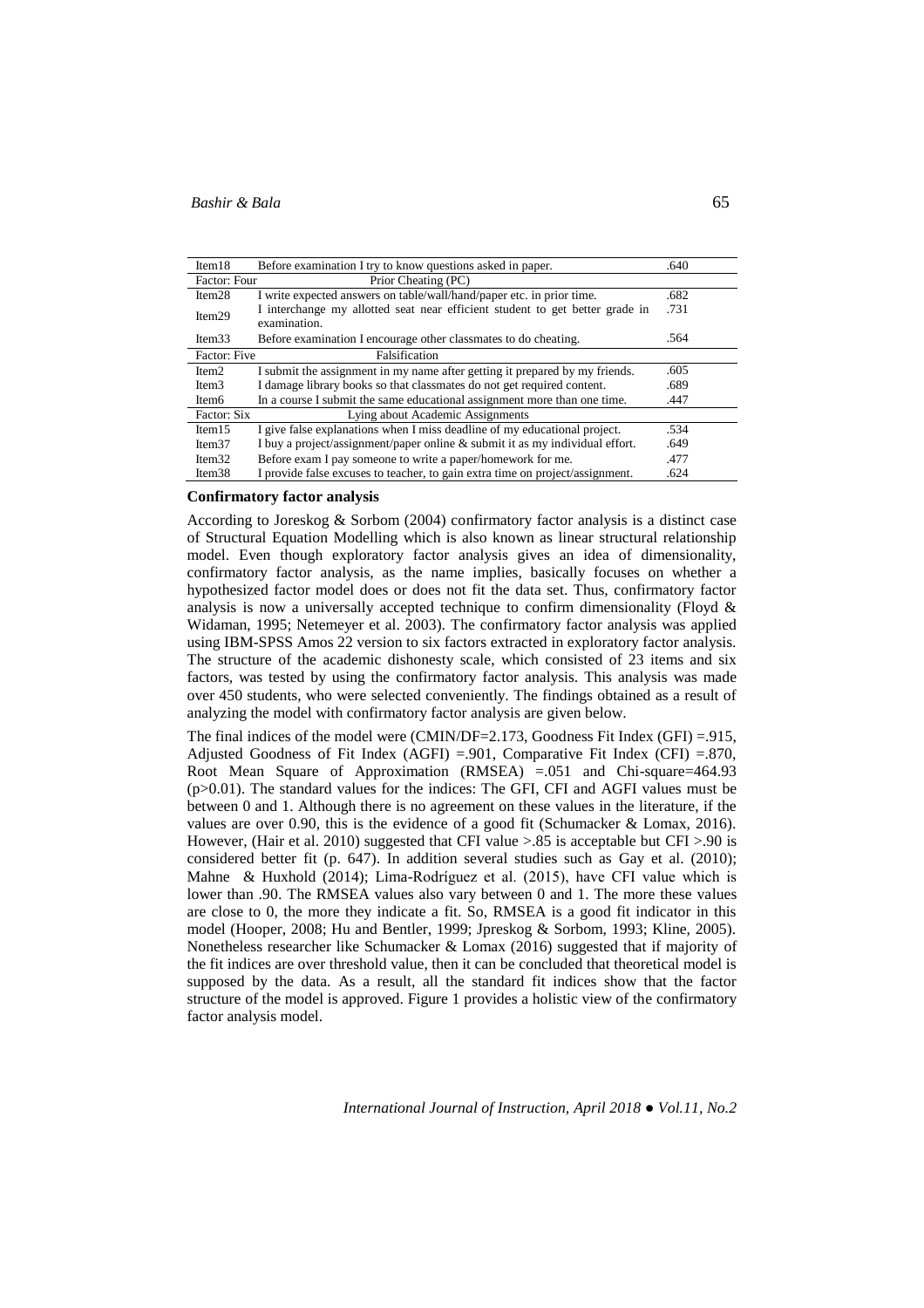

Confirmatory Factor Analysis Model of Academic Dishonesty Scale

### **Reliability Analysis**

The alpha coefficient is regularly used to measure the internal consistency. In practice, it is essential to verify whether the alpha  $(\alpha)$  coefficient is high (Hayashi & Kamata, 2005). So, the reliability was measured by interpreting the obtained value of Cronbach's Alpha (Cronbach, 1951) to assess the internal consistency of the scale. The internal consistency of each factor is greater than the recommended coefficient of 0.6 (Hair, et al. 2010). Also, the internal consistency score for each of the scales ranged from moderate to high, with the least Cronbach's alpha reliability reaching 0.621-0.731. In addition, several studies such as Adnanes (2007); Jurdi, et al. (2011); Rawwas & Isakson (2000), have Cronbach's Alpha value which is lower than .70. Furthermore, Cronbach's Alpha for overall scale was found to be .831 which is also shown in Table 3. This illustrates a high degree of internal consistency among the items. The interpretation made by Gliem  $\&$  Gilem (2003) shows that the reliability coefficient Alpha normally ranges from 0 and 1. But, there is no lower limit to alpha coefficient and closer the value of alpha to 1.0, greater is the internal consistency of the measure (p.87). The thumb rule acknowledged by George & Mallery (2003) for the interpretation of Alpha is: "0.80 to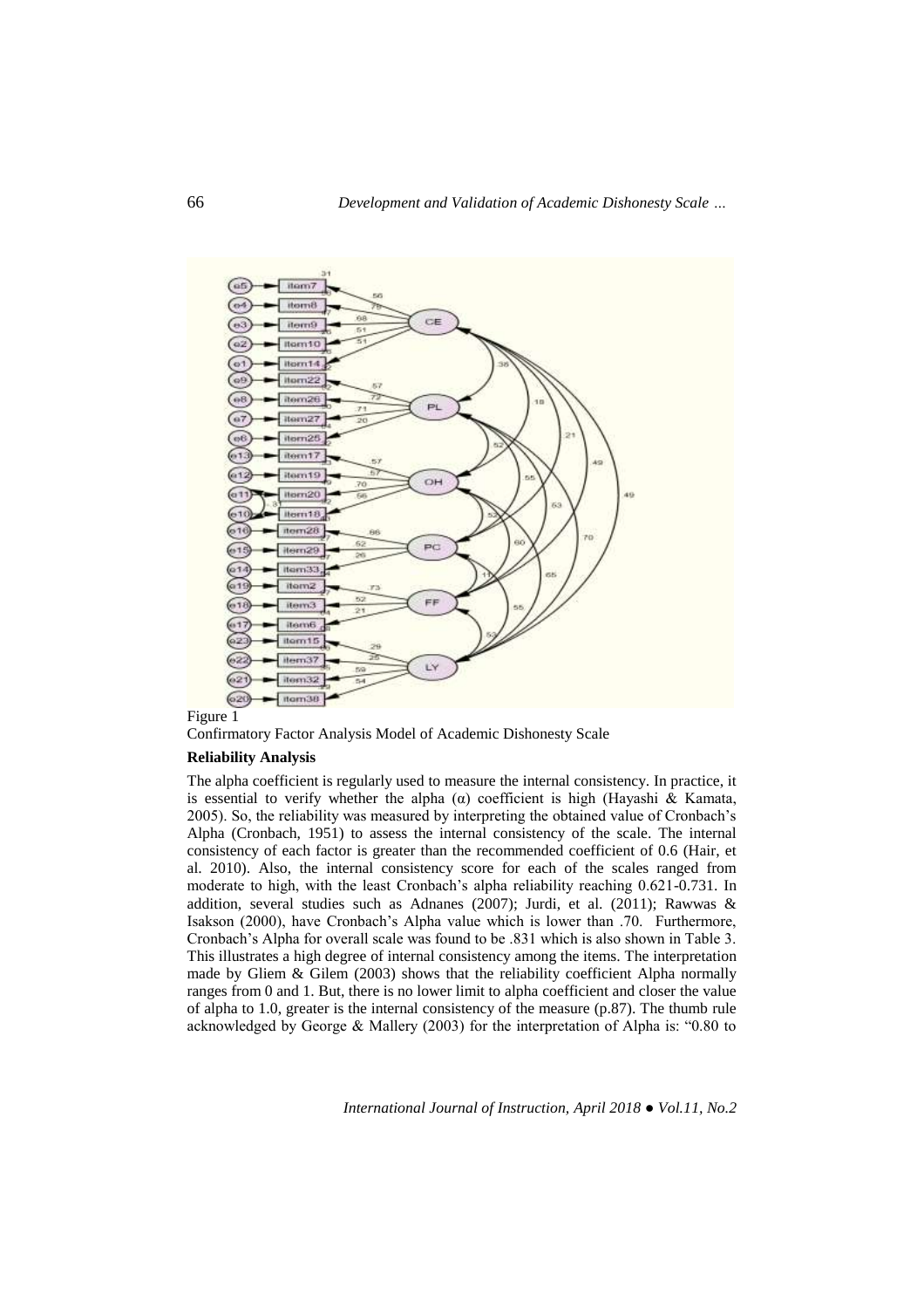0.9 Good; and above 0.9 Excellent". For this scale Cronbach's alpha indicated good internal reliability ( $\alpha$  = .831). So, our reliability analysis suggests that academic dishonesty scale is internally consistent.

Table 3

Reliability Statistics of Academic Dishonesty Scale

|                  | remaining platfolies of Fleaderine Blishonest, beare |  |
|------------------|------------------------------------------------------|--|
| Cronbach's Alpha | Number of Statements                                 |  |
|                  |                                                      |  |

### **Intercorrelations of the Academic Dishonesty Scale**

Pearson's coefficient of correlation demonstrated higher levels of significant positive correlations of all dimensions of academic dishonesty (Cheating in examination, Plagiarism, Outside help, Prior cheating, Falsification and lying about academic assignments respectively) with overall ADS. As the table indicates, the model with best fit demonstrated inter-correlation between factors and academic dishonesty scale ranges from .528 to .728 which is also shown in table 4.

Table 4

Intercorrelations for cheating in examination, Plagiarism, Outside help, Prior cheating, Falsification, Lying about academic dishonesty and total academic dishonesty scores

| Measure      | CΕ |           |           |           | FF        |           | TAD                        |
|--------------|----|-----------|-----------|-----------|-----------|-----------|----------------------------|
| CЕ           |    | $.316***$ | $.175***$ | $.195***$ | $.338***$ | $.440**$  | $\sqrt{72}$                |
| PL           |    |           | $279***$  | $.304***$ | $.354***$ | $.441***$ | $711***$                   |
| OН           |    |           |           | $.350**$  | $427**$   | $.345***$ | $.672**$                   |
| PC           |    |           |           |           | $.125***$ | $.280**$  | $.528***$                  |
| FF           |    |           |           |           |           | $.280**$  | $.613^{**}$<br>$.728^{**}$ |
| $\mathbf{v}$ |    |           |           |           |           |           |                            |

\*\*Significant at 0.01level

Note: CE=Cheating in Examination; PL=Plagiarism; OH=Outside Help; PC= Prior Cheating; FF=Falsification; LY=Lying about Academic Assignments; TAD= Total Academic Dishonesty

### **Construct validity of Academic Dishonesty Scale**

The construct reliability (CR) of academic dishonesty scale is adequate as per the researcher i.e. .70 (Hair et al. 2010). A sufficient criterion is obtained for construct reliability (CR) with the cheating in examination factor of 0.829, plagiarism 0.779, outside help 0.797, prior cheating 0.730, falsification 0.714 and the lying about academic assignments of 0.781. Based on these six criteria, each factor has adequate convergent validity while the AVE value  $< 0.5$ . In the current research study, the discriminant validity was assessed by using the pattern method of (Fornell and Larcker, 1981), which states that, "discriminant validity exists when Squared Inter construct correlation (SIC) is less than average variance extracted (AVE)". For this purpose, square inter constructs correlation (SIC) is less than the AVE which indicates good discriminant validity. Hence, the constructs are truly distinct from others. Therefore, these aspects reflect the construct validity of the scale. On the other hand, the factor loadings, reliability measures also provide strong evidence for the construct validity.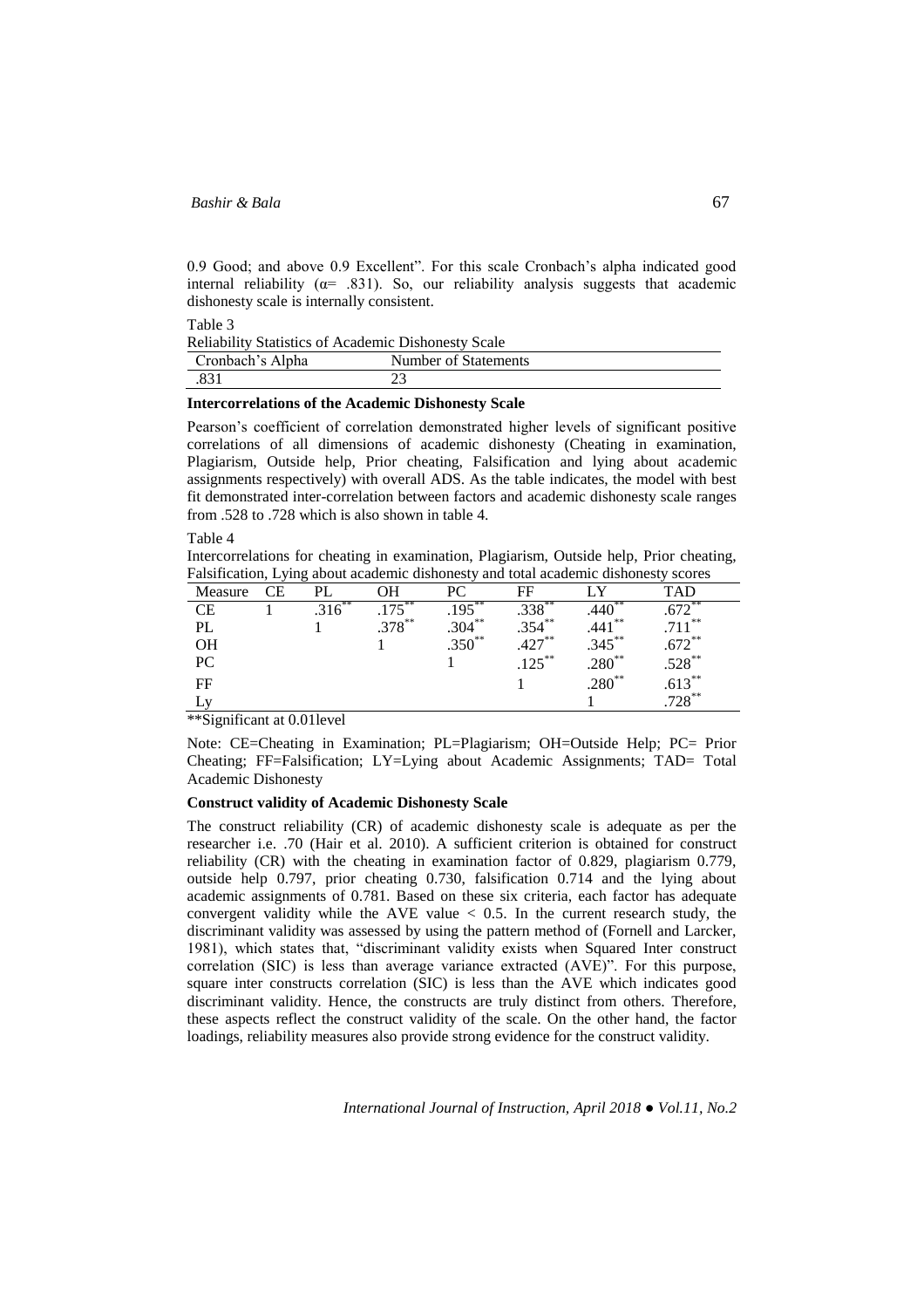### **DISCUSSION AND CONCLUSION**

In this investigation, the aim was to develop a scale that would allow obtaining valid and reliable results in academic dishonesty of the students. The study has scanned a broad literature of the existing state of academic dishonesty in academic context. A painstaking methodological procedure was carried out to develop and validate measurement of academic dishonesty based on qualitative assessment. In the light of the expert viewpoints, the entire group of 52 statements was submitted with a request to suggest any ambiguity, vagueness or dual meaning coming from any statement. In addition, expert opinions were received in order to ensure the content and face validity of the scale. 14 items were excluded from the item pool that was initially formed. In this way, a draft form consisting of 38 items were obtained with the 5-point Likert format ranging on a 5 to (always) to 1 (never) scale. The structural validity of the scale was analyzed with EFA and CFA. Twenty three items were retained from the scale after EFA and a structure consisting of six factors were obtained. The factor loading values of the items varied between .413 to .780 and explained 55.67% of the total variance.

The exploratory factor analysis revealed that academic dishonesty can be decomposed or conceptualized into 6 factors consisting of Cheating in examination (05 statements), Plagiarism (04 statements), Outside help (04 statements), Prior cheating (03 statements), Falsification (03 statements) and lying about academic assignments (04 statements) respectively. Similarly confirmatory factor analysis was performed to confirm the factor structure of academic dishonesty scale. The factors that were obtained at EFA were tested with CFA. The indices of the model were (CMIN/DF=2.173, Goodness Fit Index (GFI) =.915, Adjusted Goodness Fit Index (AGFI) =.901, Comparative Fit Index (CFI) =.870, Root Mean Square of Approximation (RMSEA) =.051 and Chi-square=464.93 (p>0.01) values have acceptable good fit values. When the fact that the fit indices computed in CFA are in acceptable limits is considered, it is possible to claim that the structural validity of the measurements obtained from academic dishonesty has been achieved. Moreover, reliability coefficient was calculated which exhibits high degree of internal consistency ( $\alpha$ =.831) which is good as acknowledged by George & Mallery (2003). The scale passed all criteria like structural validity, reliability and construct validity.

For instance, the scale not only has adequate statistical buttress but also has ample theoretical support. The factors which are extracted through exploratory factor analysis and validated through confirmatory factor analysis also have similar references in empirical studies. The factor/domain cheating in examination was used in prior studies (Eminoglu & Nartgun, 2008; Ferrari, 2005; Iyer and Eastman, 2008; Kaur, 2014; Roig & Detommaso, 1995; Rawwas and Isakon, 2000; Yang et al., 2013). Similarly, Plagiarism was used by numerous researchers like (Akbutal et al., 2008; Ferrari, 2005; Iyer and Eastman, 2008; Kaur, 2014; Roig & Detommaso, 1995; Unal, 2011). For Outside help (Iyer and Eastman, 2008; Ledesma, 2011), Prior cheating (Ellahi et al., 2013), which refers to tendency of dishonest academic acts existing before actual time of commencement of examination such as writing expected answers on table/hand/wall etc or interchange allotted seat to get better grades. Falsification (Akbutal et al., 2008;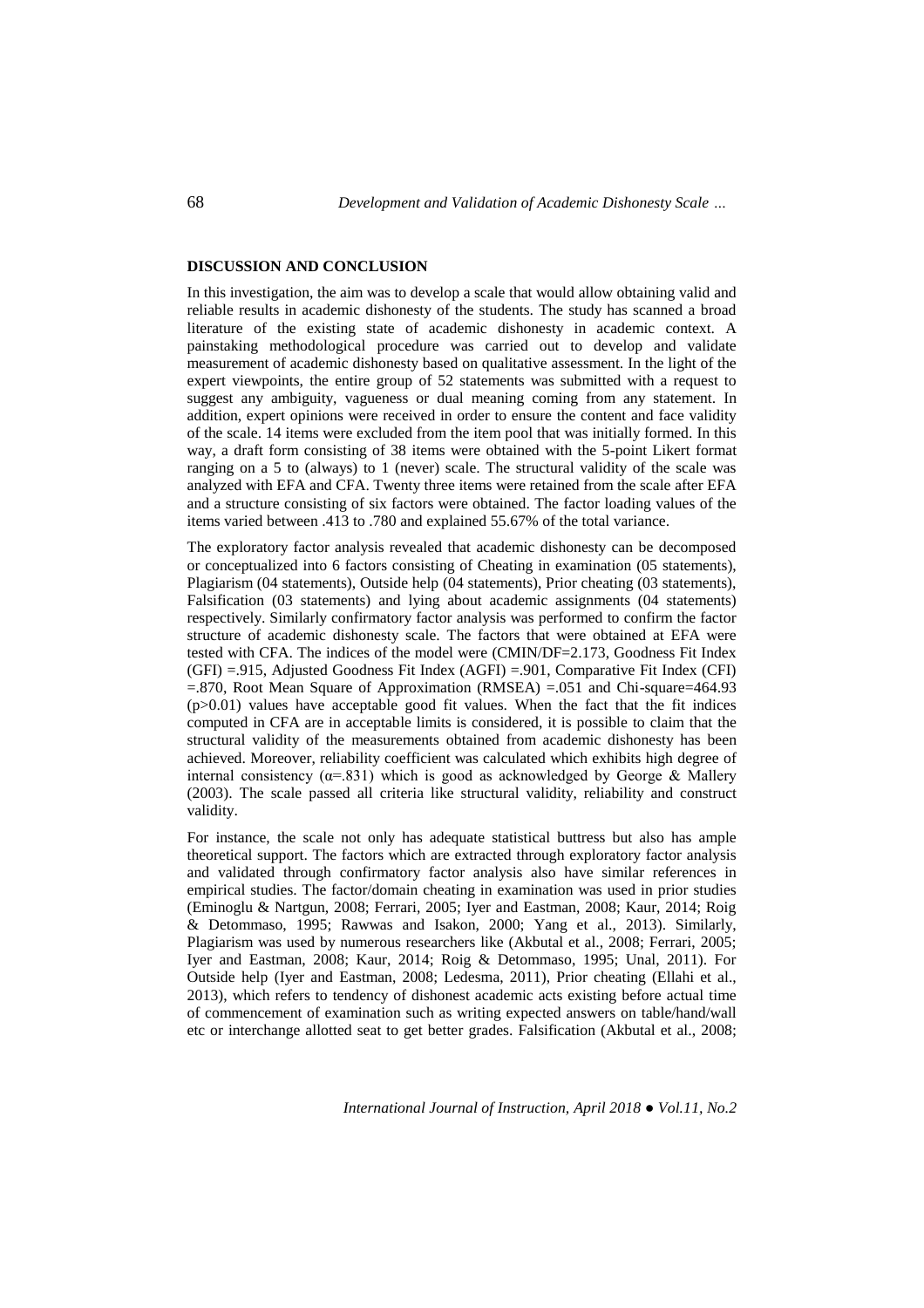Jurdi et al., 2011; Munoz-Garcia & Aviles-Herrera, 2014; Rawwas & Isakon, 2000). Last factor lying about Academic assignments was used by (Kaur, 2014). Finally, the evidence of this study suggests that this scale has robust psychometric properties to measure dishonest behavior of undergraduate students. As a result, it was concluded that the scale, which was developed in the scope of the study, is a scale that produces valid and reliable results, and may be used in determining the academic dishonesty of undergraduate students. Inspite of this, academic dishonesty affects human resource development because students who exhibit dishonest behavior, do not learn, which opposes the mission of higher education since performance of dishonest academic acts devalue the quality of a college degree (Keith-Spiegel & Whitley, 2001).

In this Investigation, researcher has used highly valid and reliable scale development procedures but still it suffers from some limitations. The first limitation is that both the techniques of the scale refinement like the exploratory factor analysis and the confirmatory factor analysis are quite sample size specific. Investigators in this study have a rationale and proper literature support for applying these techniques but in order to have better results a bigger sample size is advisable. The main challenge related with developing a new scale such as the academic dishonesty (AD) is the complexity linked with obtaining scores that are valid and reliable. The findings provide support for conducting further psychometric examination on the academic dishonesty scale (ADS). However, in this study CFI value is near about the threshold value so further investigation should be conducted to improve the fit indices of academic dishonesty scale. Statements should be revised, added, modified or deleted to improve consistency/reliability of the measures of subscales of academic dishonesty to make ensure that a similar number of statements are assessing each of the components. Moreover, test-retest data should also be obtained to establish the stability of the academic dishonesty over time.

In addition, a triangulation approach can be used to assess the causes and consequences of academic dishonesty in academic institutions. While as multi-campus investigation should be conducted to assess the perception of teachers as well as students towards academic dishonesty. In particular, administering the measure to undergraduate students at universities might lead program developers, curriculum framers, educationalists, administrators and policy-makers to determine most epidemic factors of dishonest behaviour and take indispensable measures consequently. This study suggests that follow up investigation with this instrument across various campuses to get an image of undergraduate students in India in requisites of the intensity of unethical behaviour.

### **REFERENCES**

Adesile, I., Nordin, M. S., Kazmi. Y., & Hussien, S. (2016). Validating Academic Integrity Survey (AIS): An Application of Exploratory and Confirmatory Factor Analytic Procedures. *Journal of Academic Ethics, 14*(2), 149-167.

Adnanes, M. (2007). Social transitions and anomie among post-communist Bulgarian youth. *Young*, *15*(1), 49-69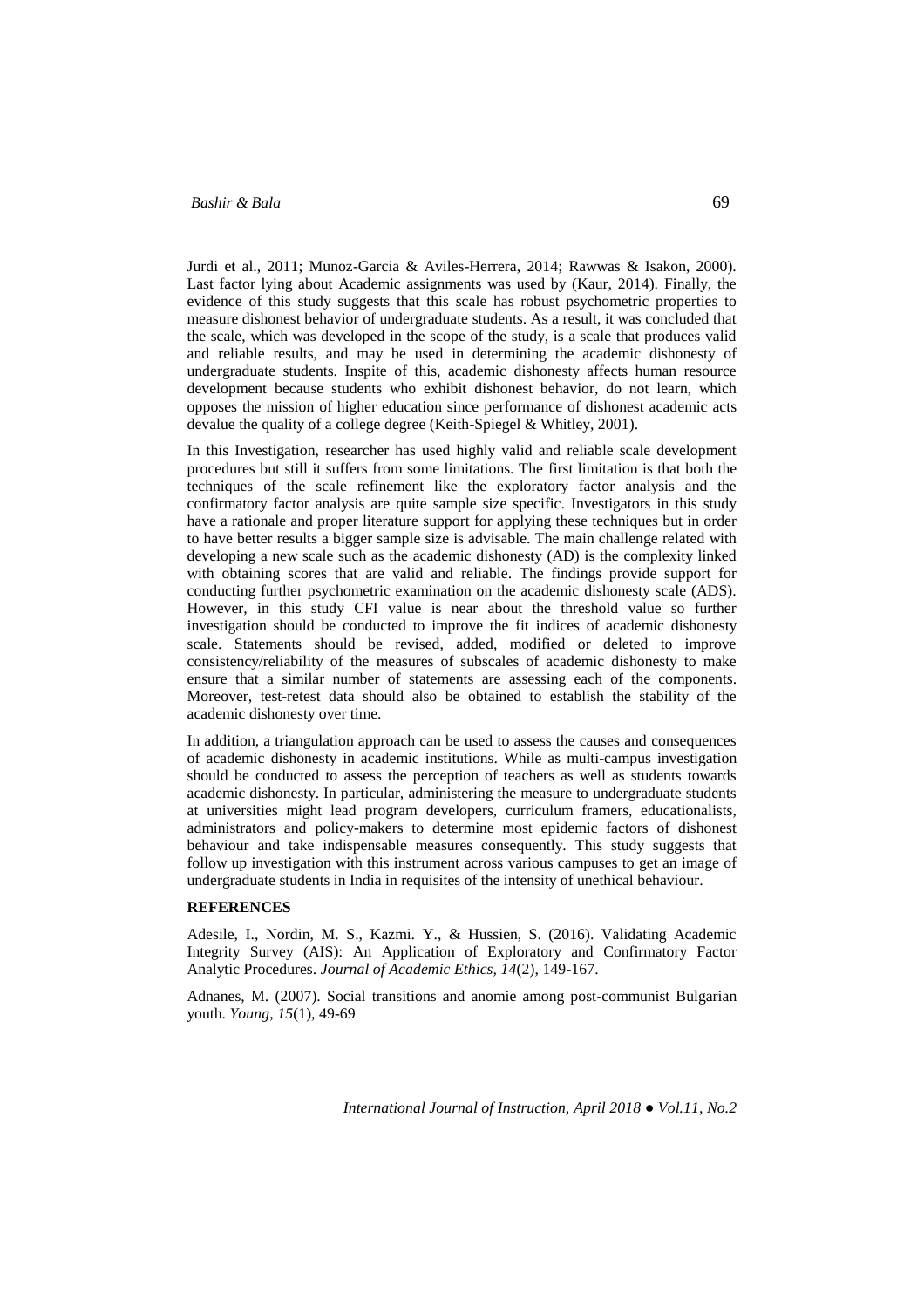Akbulut, Y., Sendag, S., Birinci, G., Kilicer, K., Sahin, M. C., & Odabası, H. F. (2008). Exploring the types and reasons of Internet-triggered academic dishonesty among Turkish undergraduate students: Development of Internet-Triggered Academic Dishonesty Scale (ITADS). *Computers & Education*, *51*(1), 463-473.

Allen, J., Fuller, D., & Luckett, M. (1998). Academic integrity: Behaviors, rates, and attitudes of business students toward cheating. *Journal of Marketing Education*, *20*(1), 41-52.

Alleyne, P., & Phillips, K. (2011). Exploring academic dishonesty among university students in Barbados: an extension to the theory of planned behaviour. *Journal of Academic Ethics*, *9*(4), 323.

Bolin, A. U. (2004). Self-control, perceived opportunity, and attitudes as predictors of academic dishonesty. *The Journal of Psychology*, *138*(2), 101-114.

Brown, B. S. (1995). The academic ethics of graduate business students: A survey. *Journal of education for Business*, *70*(3), 151-157.

Brown, B. S. (1996). A comparison of the academic ethics of graduate business, education, and engineering students. *College Student Journal*, *30*, 294-301.

Brown, B. S. (2000). The academic ethics of graduate business students: 1993 to 1998. *Journal of Applied Business Research (JABR)*, *16*(4), 105-112

Byrne, B. M. (1994). *Structural equation modelling with EQS and EQS/windows: Basic concepts, applications, and programming.* California: Sage Publishing.

Chapman, K. J., Davis, R., Toy, D., & Wright, L. (2004). Academic integrity in the business school environment: I'll get by with a little help from my friends. *Journal of Marketing Education*, *26*(3), 236-249.

Chukwuemeka, U., Gbenga, F., Sunday, N., & Ndidiamaka, E. (2013). Academic dishonesty among Nigeria pharmacy students: A comparison with United Kingdom. *African Journal Pharmacy and Pharmacology, 7*(27), 1934-1941.

Cronbach, L. J. (1951). Coefficient Alpha and the Internal Structure of Tests. *Psychometrika, 16*, 297-334.

Dawkins, R. L. (2004). Attributes and statuses of college students associated with classroom cheating on a small sized campus. *College Student Journal, 38*(1), 116–129.

DeVellis, R. F. (2016). *Scale development: Theory and applications* (Vol. 26). Sage publications

Ellahi, A., Mushtaq, R., & Bashir Khan, M. (2013). Multi campus investigation of academic dishonesty in higher education of Pakistan. *International Journal of Educational Management*, *27*(6), 647-666.

Eminoglu, E., & Nartgun, Z. (2009). A scale development study to measure academic dishonesty tendency of university students. *Journal of Human Sciences*, *6*(1), 215-240.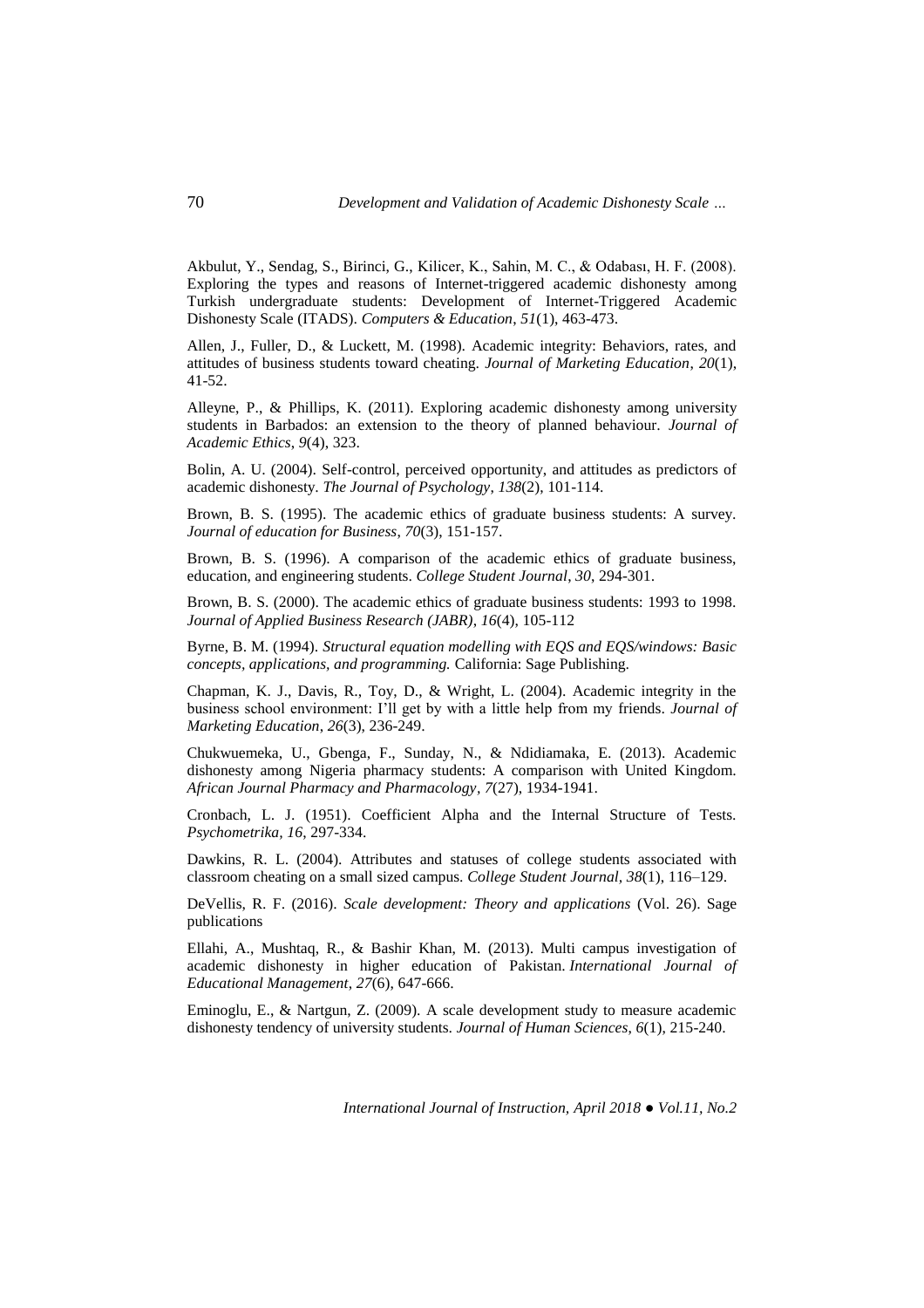Ferrari, J. R. (2005). Impostor tendencies and academic dishonesty: Do they cheat their way to success? *Social Behavior and Personality: an international journal*, *33*(1), 11- 18.

Floyd, F. J. & Widaman, K. F. (1995). Factor Analysis in the Development and Refinement of Clinical Assessment Instruments. *Psychological Assessment, 7*(3), 286- 299.

Fornell, C., & Larcker, D. F. (1981). Evaluating structural equation models with unobservable variables and measurement error. *Journal of marketing research*, 39-50.

Gay, J. L., Evenson, K. R., & Smith, J. (2010). Developing measures on the perceptions of the built environment for physical activity: a confirmatory analysis. *International Journal of Behavioral Nutrition and Physical Activity*, *7*(1), 72.

George, D., & Mallery, P. (2003). *SPSS for Windows step by step: A simple guide and reference. 11.0 update (4th ed.*)*.* Boston: Allyn & Bacon.

Gliem, J. A., & Gliem, R. R. (2003). Calculating, interpreting, and reporting Cronbach's alpha reliability coefficient for Likert-type scales. *In 2003 Midwest Research to Practice Conference in Adult, Continuing and Community Education. Columbus, OH*

Grimes, P. W., & Rezek, J. P. (2005). The determinants of cheating by high school economics students: a comparative study of academic dishonesty in the transitional economies. *International Review of Economics Education*, *4*(2), 23-45.

Hair, Jr, J. F., Black, W. C., Babin, B. J., & Anderson, R. E. (2010). *Multivariate data analysis (7th ed.).* Upper Saddle River: Pearson Education International.

Harding, T. S., Carpenter, D. D., Finelli, C. J., & Passow, H. J. (2004). Does academic dishonesty relate to unethical behavior in professional practice? An exploratory study. *Science and engineering ethics*, *10*(2), 311-324.

Hayashi, K., Kamata, A. (2005). A note on the estimator of the alpha coefficient for standardized variables under normality. *Psychometrika, 70*(3), 579–586.

Hensley, L.C., Kirkpatrick, K.M. & Burgoon, J.M. (2013). Relation of gender, course enrollment, and grades to distinct forms of academic dishonesty. *Teaching in Higher Education, 18*(8), 895-907.

Hooper, D., Coughlan, J. and Mullen, M. R. (2008). Structural Equation Modelling: Guidelines for Determining Model Fit. *The Electronic Journal of Business Research Methods*, *6*(1), 53 – 60.

Hu, L. T., & Bentler, P. M. (1999). Cutoff criteria for fit indexes in covariance structure analysis: Conventional criteria versus new alternatives. *Structural equation modeling: a multidisciplinary journal*, *6*(1), 1-55.

Iberahim, H., Hussein, N., Samat, N., Noordin, F., & Daud, N. (2013). Academic dishonesty: why business students participate in these practices?. *Procedia-Social and Behavioral Sciences*, *90*, 152-156.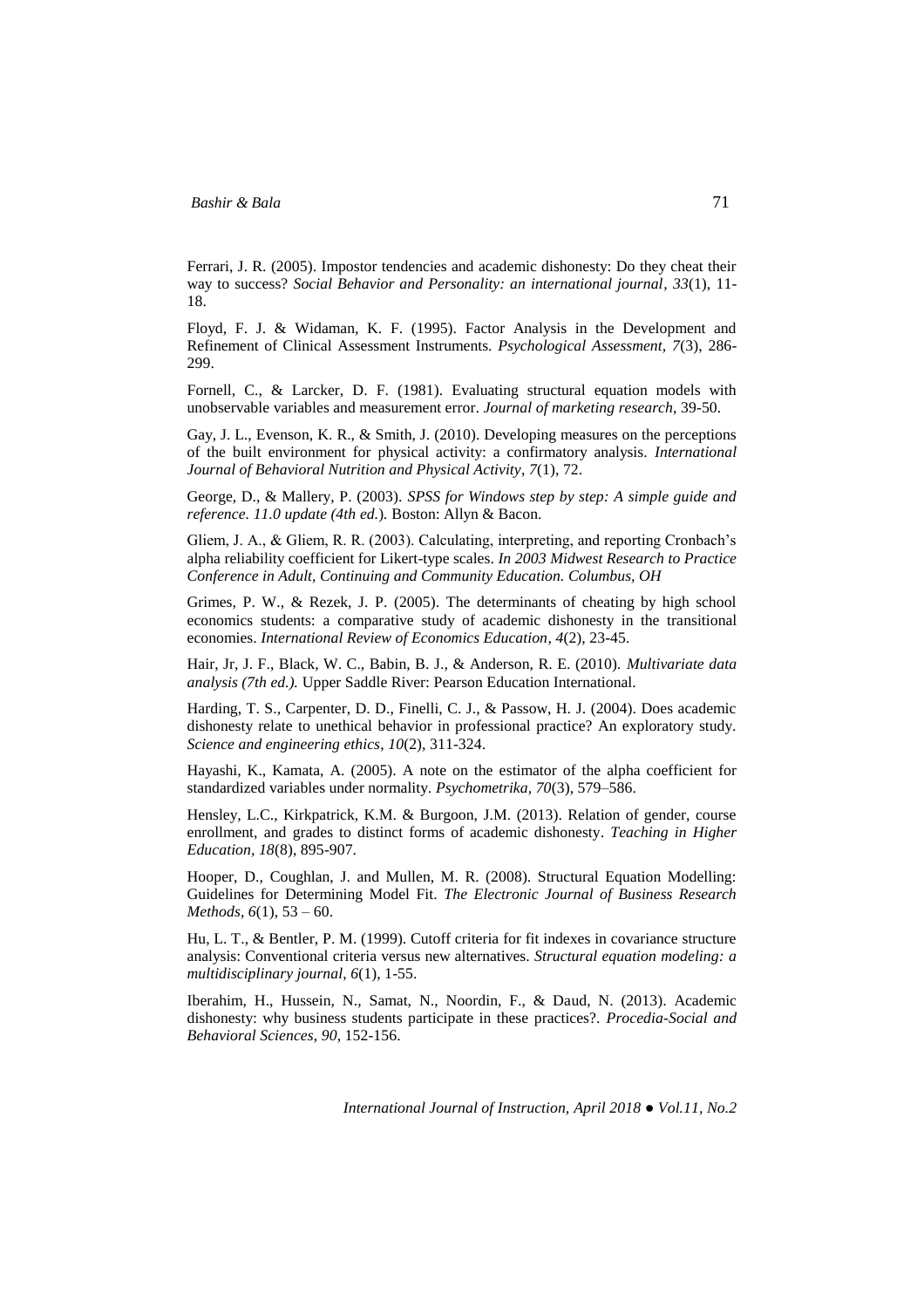Imran, A. M., & Nordin, M. S. (2013). Predicting the underlying factors of academic dishonesty among undergraduates in public universities: a path analysis approach. *Journal of Academic Ethics*, *11*(2), 103-120.

Iyer, R., and Eastman, J. K. (2008). The Impact of Unethical Reasoning on Academic Dishonesty: Exploring the Moderating Effect of Social Desirability. *Marketing Education Review, 18*(2), 1-13.

Iyer, Rajesh, and J. K. Eastman: 2006, Academic Dishonesty: Are Business Students Different from other College Students?. *Journal of Education for Business, 82*(2), 101- 110.

Joreskog, K. G., & Sorbom, D. (1993). *Lisrel 8: Structural equation modeling with the simplis command language.* Lincolnwood: Scientific Software International, Inc.

Jurdi, R., Hage, H. S., & Chow, H. P. (2011). Academic dishonesty in the Canadian classroom: Behaviours of a sample of university students. *The Canadian Journal of Higher Education*, *41*(3), 1-35.

Kaur, K. (2011). A study of academic cheating among adolescents in relation to their personality, study involvement and socioeconomic status. *PhD thesis* submitted to MD University Rohtak, Haryana.

Keith-Spiegel, P., & Whitley, B. (2001). Introduction to the special issue. *Ethics & Behavior, 11*(3), 217-218.

Kidwell, L. A., Wozniak, K., & Laurel, J. P. (2003). Student reports and faculty perceptions of academic dishonesty. *Teaching Business Ethics*, *7*(3), 205-214.

Kline, R. B. (2005). *Principles and practice of structural equation Modelling (2<sup>nd</sup> ed.).* New York: Guilford Publications, Inc.

Kothari, C. R., & Garg, G. (2014). *Research methodology methods and techniques (3rd edition).* New Delhi: New Age International (P) Limited, Publishers.

Koul, L. (2009). *Methodology of Educational Research (4th Edition.* New Delhi: Vikas Publishing House.

Ledesma, R. G. (2011). Academic dishonesty among undergraduate students in a Korean university. *Research in World Economy*, *2*(2), 25.

Likert, R. A. (1932). A Technique for the Measurement of Attitudes. *Archives of Psychology, 22*(140), 55.

Lim, V. K. G., & See, S. K. B. (2001). Attitudes toward, and intentions to report, academic cheating among students in Singapore. Ethics & Behavior, *11*(3), 261–274.

Lima-Rodríguez, J. S., Lima-Serrano, M., & Domínguez-Sánchez, I. (2015). Psychometric properties of an instrument to measure family disease management. *International Journal of Clinical and Health Psychology*, *15*(3), 253-264.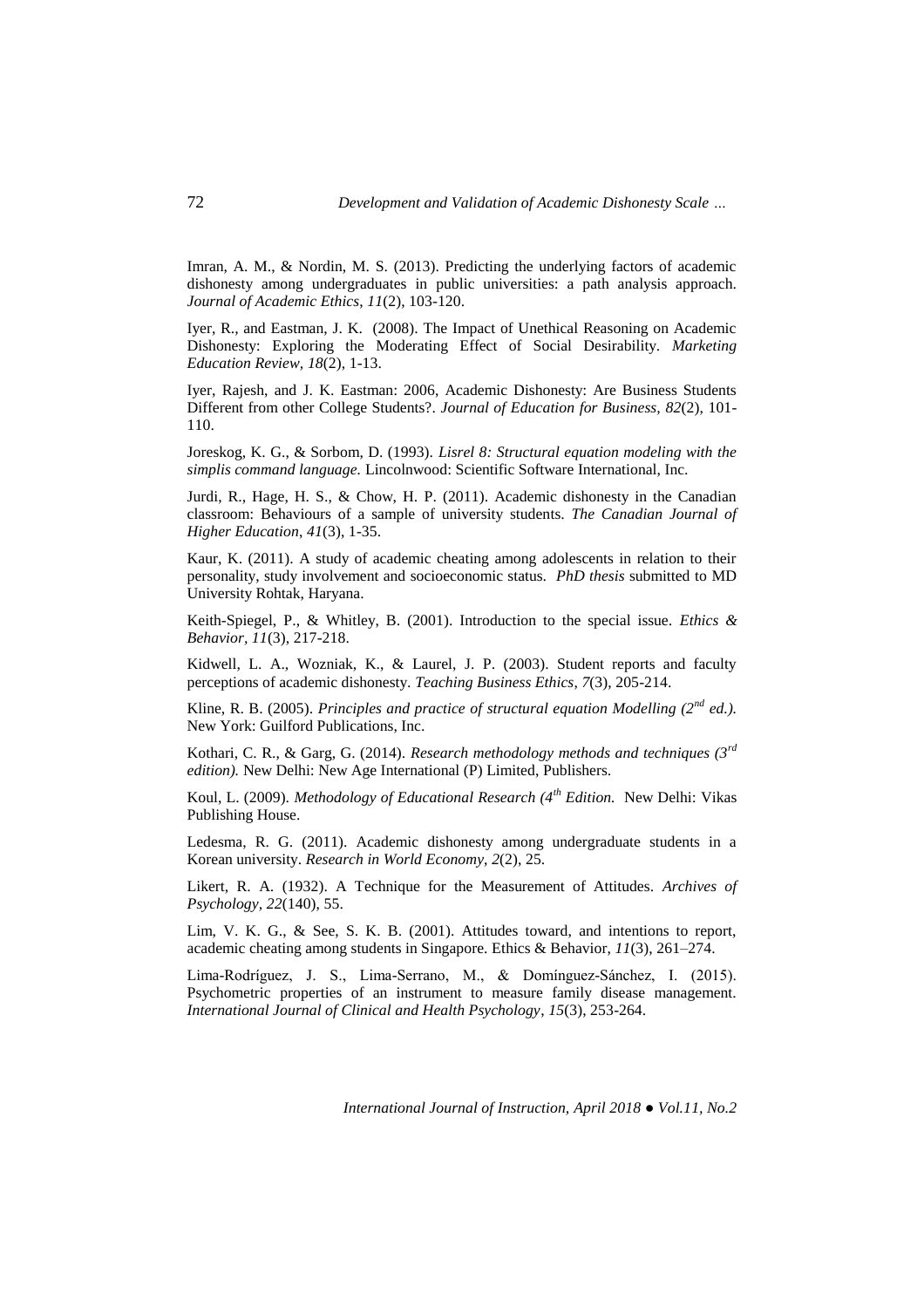Mahne, K., & Huxhold, O. (2014). Grandparenthood and subjective well-being: Moderating effects of educational level. *Journals of Gerontology Series B: Psychological Sciences and Social Sciences*, *70*(5), 782-792.

McCabe, D. L., & Trevino, L. K. (1993). Academic dishonesty: Honor codes and other contextual influences. *The Journal of Higher Education*, *64*(5), 522-538.

McCabe, D. L., & Trevino, L. K. (1997). Individual and contextual influences on academic dishonesty: A Multicampus Investigation. *Research in Higher Education, 38(3), 379-396.*

McCabe, D. L., Trevino, L. K., & Butterfield, K. D. (2001). Dishonesty in academic environments: The influence of peer reporting requirements. *The Journal of Higher Education*, *72*(1), 29-45.

Munoz-Garcia, A., & Aviles-Herrera, M. J. (2014). Effects of academic dishonesty on dimensions of spiritual well-being and satisfaction: a comparative study of secondary school and university students. *Assessment & Evaluation in Higher Education, 39*(3), 349-363.

Naghdipour, B., & Emeagwali, O. L. (2013). Students' justifications for academic dishonesty: Call for action. *Procedia-Social and Behavioral Sciences*, *83*, 261-265.

Nazir, M. S., & Aslam, M. S. (2010). Academic dishonesty and perceptions of Pakistani students. *International Journal of Educational Management, 24*(7), 655-668.

Nelson, T., & Shaefer, N. (1986). Cheating among college students estimated with the randomized-response technique. *College Student Journal, 20*(Fall), 321–325.

Netemeyer, R. G., Bearden, W. O., & Sharma, S. (2003). *Scaling procedures: Issues and applications*. Sage Publications.

Nonis, S. & Swift, C. O. (2010). An Examination of the Relationship between Academic Dishonesty and Workplace Dishonesty: A Multicampus Investigation, *Journal of Education for Business, 77*(2), 69-77.

Rawwas, M. Y., & Isakson, H. R. (2000). Ethics of Tomorrow's Business Managers the Influence of Personal Beliefs and Values, Individual Characteristics, and Situational Factors. *Journal of Education for Business*, *75*(6), 321-330.

Rawwas, M. Y., Al-Khatib, J. A., & Vitell, S. J. (2004). Academic dishonesty: A crosscultural comparison of US and Chinese marketing students. *Journal of Marketing Education*, *26*(1), 89-100.

Roig, M., & DeTommaso, L. (1995). Are college cheating and plagiarism related to academic procrastination?. *Psychological reports*, *77*(2), 691-698.

Saidin, N., & Isa, N. (2013). Investigating Academic Dishonesty among Language Teacher Trainees: The Why and How of Cheating. *Procedia-Social and Behavioral Sciences*, *90,* 522-529.